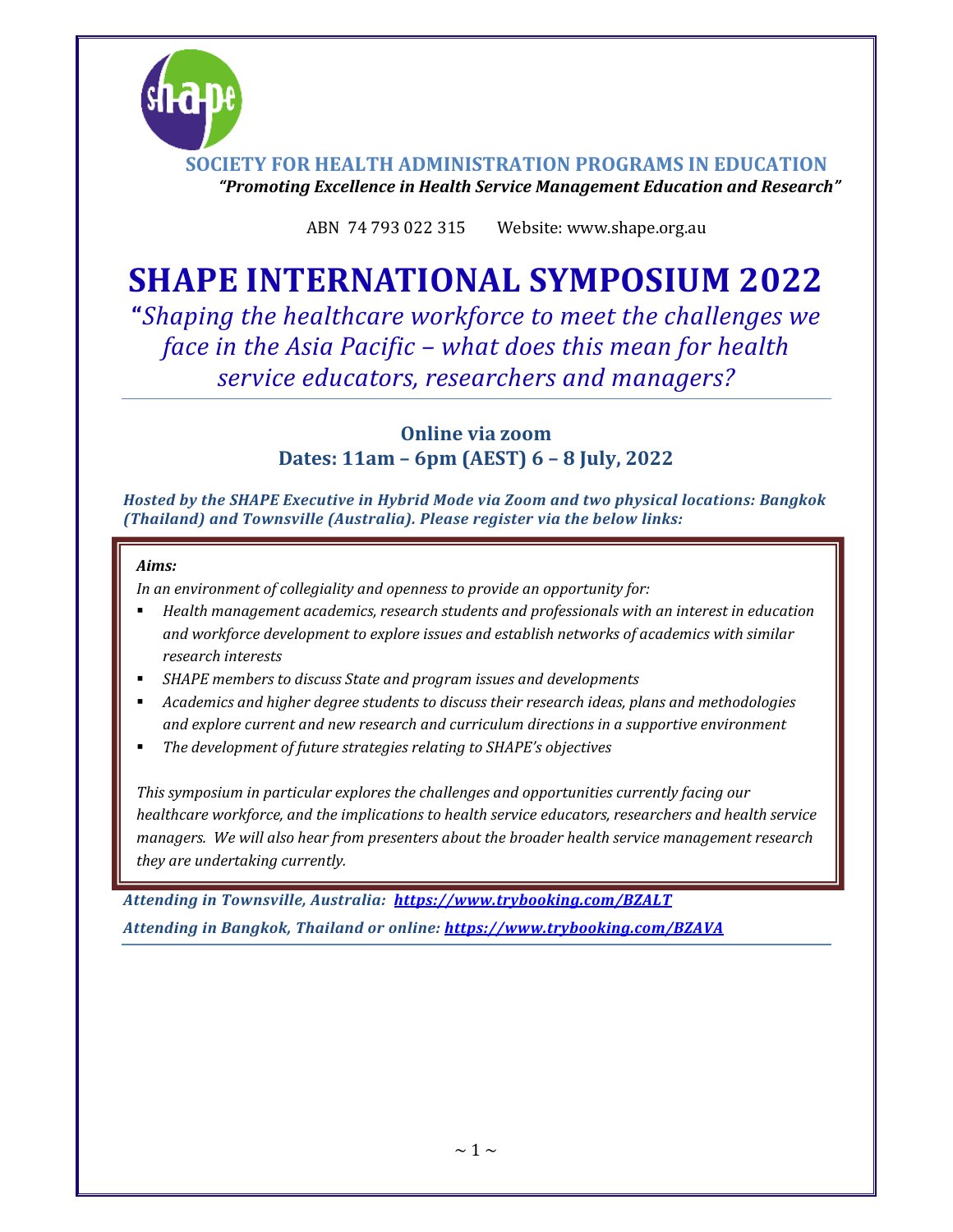| <b>Wednesday 6th July</b><br>Registration open at Bangkok and Townsville<br>Zoom link opens for greeting and meeting participants                                                                                                                                                                                                                                                                                                                                                                                                                                                       | 10:45              |
|-----------------------------------------------------------------------------------------------------------------------------------------------------------------------------------------------------------------------------------------------------------------------------------------------------------------------------------------------------------------------------------------------------------------------------------------------------------------------------------------------------------------------------------------------------------------------------------------|--------------------|
| <b>Welcome and official opening</b>                                                                                                                                                                                                                                                                                                                                                                                                                                                                                                                                                     | 11:00              |
| MU President addresses on challenges facing higher education in Asia Pacific                                                                                                                                                                                                                                                                                                                                                                                                                                                                                                            | $11:15-$<br>12:00  |
| <b>Academic /PhD concurrent session 1</b><br>1. Dr Ranjit Kumar Dehury, University of Hyderabad, "Anti-microbial resistance is a<br>concern for the near future in the treatment of ailments: A perspective in the Indian<br>context."<br>2. Dr. Yui-yip Lau, CPCE, The Hong Kong Polytechnic University, "Building Resilient<br>Vaccine Supply Chain in the Use of Cloud-based Blockchain."<br>Dr. Vasandani Vasandani, Griffith University, "From Classroom to Workplace: Graduate<br>3.<br>employment outcomes of health service management work integrated learning<br>placements." | $12:00 -$<br>13:00 |
| <b>Lunch break</b>                                                                                                                                                                                                                                                                                                                                                                                                                                                                                                                                                                      | $13:00 -$<br>13:45 |
| <b>Facilitated Discussion Session</b>                                                                                                                                                                                                                                                                                                                                                                                                                                                                                                                                                   | $13:45-$<br>14:45  |
| Country, State and Program update: open discussion                                                                                                                                                                                                                                                                                                                                                                                                                                                                                                                                      | $14:45-$<br>15:45  |
| SHAPE membership, partnerships and project updates (together with afternoon tea)                                                                                                                                                                                                                                                                                                                                                                                                                                                                                                        | $15:45-$<br>16:30  |
| <b>SHAPE Annual General Meeting</b>                                                                                                                                                                                                                                                                                                                                                                                                                                                                                                                                                     | $17:00 -$<br>18:00 |
| Welcome reception: Networking and catching up drinks for all delegates                                                                                                                                                                                                                                                                                                                                                                                                                                                                                                                  | 18:30              |
| Thursday 7 <sup>th</sup> July<br>Registration open at Bangkok and Townsville<br>Zoom link opens for greeting and meeting participants                                                                                                                                                                                                                                                                                                                                                                                                                                                   | 10:45              |
| <b>SHAPE Symposium Opening and Welcome</b>                                                                                                                                                                                                                                                                                                                                                                                                                                                                                                                                              | 11:00              |
| <b>Chris Selby Smith Oration</b>                                                                                                                                                                                                                                                                                                                                                                                                                                                                                                                                                        | $11:20 -$<br>12:20 |
| Mary Harris Student Bursary Award and presentation<br>Ms Claudia Sauvage, Griffith University, "Revision of the onboarding process to<br>embrace technology and innovation to meet the identified need of an organisation."                                                                                                                                                                                                                                                                                                                                                             | $12:20-$<br>12:45  |
| <b>AIHD Brief Session</b>                                                                                                                                                                                                                                                                                                                                                                                                                                                                                                                                                               | $12:45-$<br>13:00  |
| <b>Lunch break</b>                                                                                                                                                                                                                                                                                                                                                                                                                                                                                                                                                                      | $13:00 -$<br>13:45 |
| <b>Concurrent session 2</b><br>1. Emeritus Professor Sandra Leggat, La Trobe University and Adjunct Professor JCU,<br>"What we know (and still don't know) about health management practice."                                                                                                                                                                                                                                                                                                                                                                                           | $13:45-$<br>15:25  |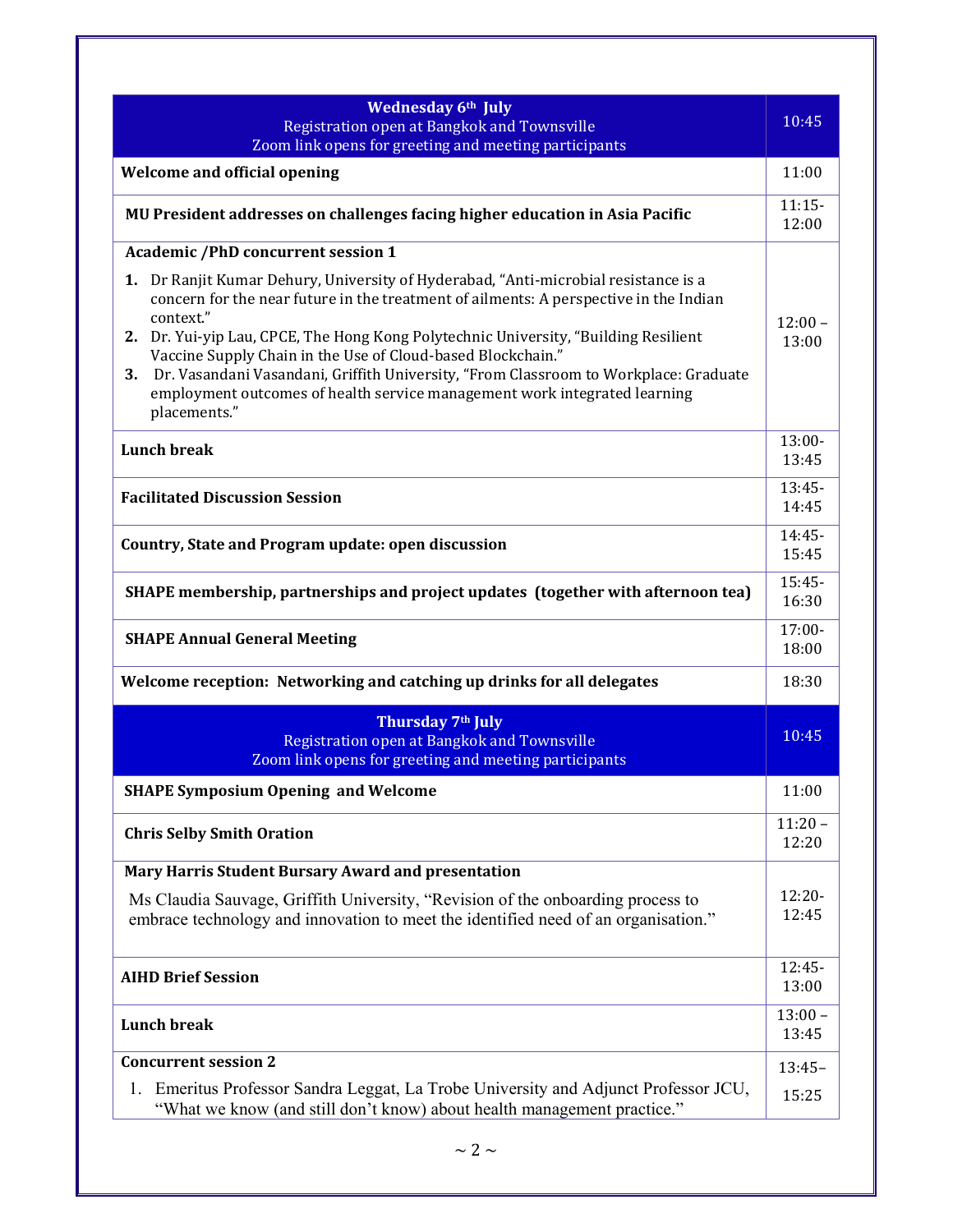| mainland China."                                                                                                                          | 2. Mr Manfred Lai, School of Management, Tung Wah College, Hong Kong,<br>"Challenges of cross border telemedicine services for Hong Kong residents in                                                                                                                                                                                                                                                                                                                                                                                                                                                              |                    |
|-------------------------------------------------------------------------------------------------------------------------------------------|--------------------------------------------------------------------------------------------------------------------------------------------------------------------------------------------------------------------------------------------------------------------------------------------------------------------------------------------------------------------------------------------------------------------------------------------------------------------------------------------------------------------------------------------------------------------------------------------------------------------|--------------------|
| Service Managers."                                                                                                                        | 3. Mr Mark Brommeyer, Flinders University, "Digital Health Competencies for Health                                                                                                                                                                                                                                                                                                                                                                                                                                                                                                                                 |                    |
| Inclusiveness: MyAgedCare Case Study."                                                                                                    | 4. A/Professor Carmen Reaiche, James Cook University, "Digital healthcare                                                                                                                                                                                                                                                                                                                                                                                                                                                                                                                                          |                    |
| Afternoon tea                                                                                                                             |                                                                                                                                                                                                                                                                                                                                                                                                                                                                                                                                                                                                                    | $15:25 -$<br>15:45 |
| <b>Concurrent session 3</b>                                                                                                               |                                                                                                                                                                                                                                                                                                                                                                                                                                                                                                                                                                                                                    |                    |
| students in remote provinces."<br>Programs: An Innovation Approach."<br>for policy and practice."                                         | 1. Dr. Shyam Paryani, University of North Florida, "Virtual Care Research Center."<br>2. Ms Tracey Tatnell, University of Papua New Guinea, "A bold proposal to address<br>chronic clinician deficits in Papua New Guinea: digital classroom training for MBBS<br>3. Dr Angie Shafei, Program Director, Healthcare Management, Flinders University,<br>"Reimagining Work-Integrated Learning in Healthcare Management Postgraduate<br>4. Dr Peivand Bastani, University of Queensland, "Migration of doctors, nurses and<br>dentists in the Asia Pacific: emerging trends, regulatory challenges, and implications | $15:45 -$<br>17:25 |
|                                                                                                                                           |                                                                                                                                                                                                                                                                                                                                                                                                                                                                                                                                                                                                                    | $17:25 -$          |
| Wrap up and brief of the Friday program                                                                                                   |                                                                                                                                                                                                                                                                                                                                                                                                                                                                                                                                                                                                                    | 17:45              |
| Conference Dinner - 19:00 onward                                                                                                          | Friday 8th July                                                                                                                                                                                                                                                                                                                                                                                                                                                                                                                                                                                                    |                    |
|                                                                                                                                           | Registration open at Bangkok and Townsville                                                                                                                                                                                                                                                                                                                                                                                                                                                                                                                                                                        | 10:45              |
|                                                                                                                                           | Zoom link opens for greeting and meeting participants                                                                                                                                                                                                                                                                                                                                                                                                                                                                                                                                                              | $11:00 -$<br>11:15 |
|                                                                                                                                           |                                                                                                                                                                                                                                                                                                                                                                                                                                                                                                                                                                                                                    | $11:15 -$<br>12:45 |
|                                                                                                                                           |                                                                                                                                                                                                                                                                                                                                                                                                                                                                                                                                                                                                                    | 12:45-<br>13:30    |
| <b>Welcome, SHAPE Update and Announcement</b><br><b>Facilitated Panel Discussion</b><br><b>Lunch break</b><br><b>Concurrent Session 4</b> |                                                                                                                                                                                                                                                                                                                                                                                                                                                                                                                                                                                                                    |                    |